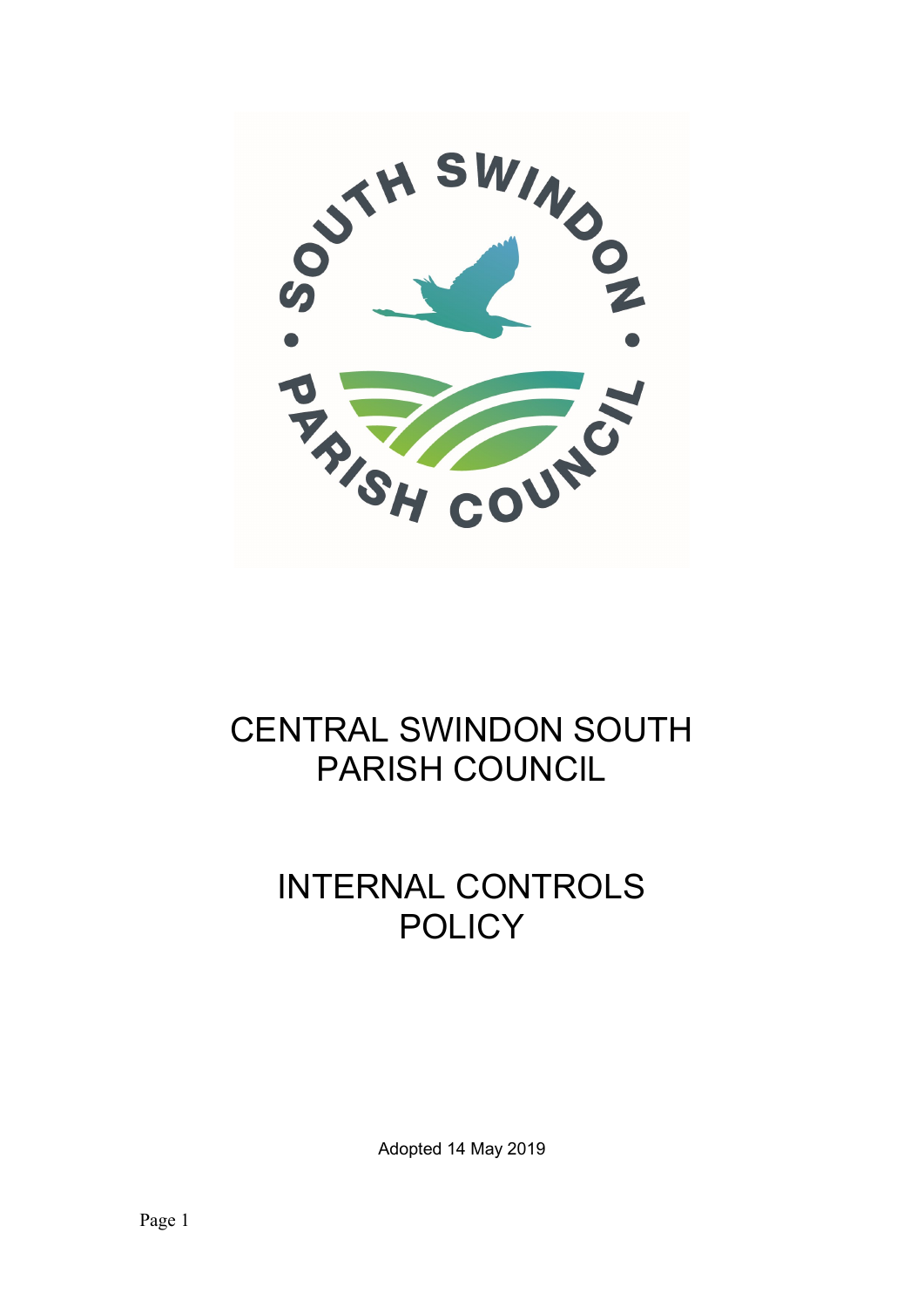## SCOPE OF RESPONSIBILITY

Central Swindon South Parish Council is responsible for ensuring that its business is conducted in accordance with the law and proper standards, and that public money is safeguarded and property accounted for, and used economically, efficiently and effectively.

In discharging this overall responsibility, the council is also responsible for ensuring that there is a sound system of internal control which facilitates the effective exercise of the Council's functions and which includes arrangements for the management of risk.

## THE PURPOSE OF THE SYSTEM OF INTERNAL CONTROLS

The system of internal control is designed to manage risk to a reasonable level rather than eliminate all risk. It cannot provide an absolute assurance of effectiveness. The system of control is based on an on-going process to identify the risks to achievement of the Council's policies, aims and objectives, to evaluate the likelihood of those risks being realised and to manage them efficiently, effectively and economically.

#### THE INTERNAL CONTROL ENVIRONMENT

The Council:

- Has appointed a Chairman who is responsible for the smooth running of meetings.
- Approves budgets for the following year at its December/January meeting. The December/January meeting of the Council approves the level of Precept for the following financial year.
- Monitors through the Finance & Staffing Committee every quarter the expenditure again budget with a forecast for the end of the year.
- Appoints and reviews the work of the Internal Auditor.

The Clerk to the Council and RFO:

- The RFO is responsible for administrating the Council's finances.
- The Clerk is responsible for the day to day compliance with the law and regulations that the Council is subject to and for managing risks.
- The Clerk also ensures that the Council's procedures, control systems and policies are adhered to.

Payments:

- All payments are reported to the Finance & Staffing Committee for approval before payment. Two signatories of the Council must authorise every cheque and the Clerk or RFO and one member every electronic payment.

Risk Assessments/ Risk Management:

- The council carries out a risk assessment in respect of actions and regularly reviews its systems and controls.